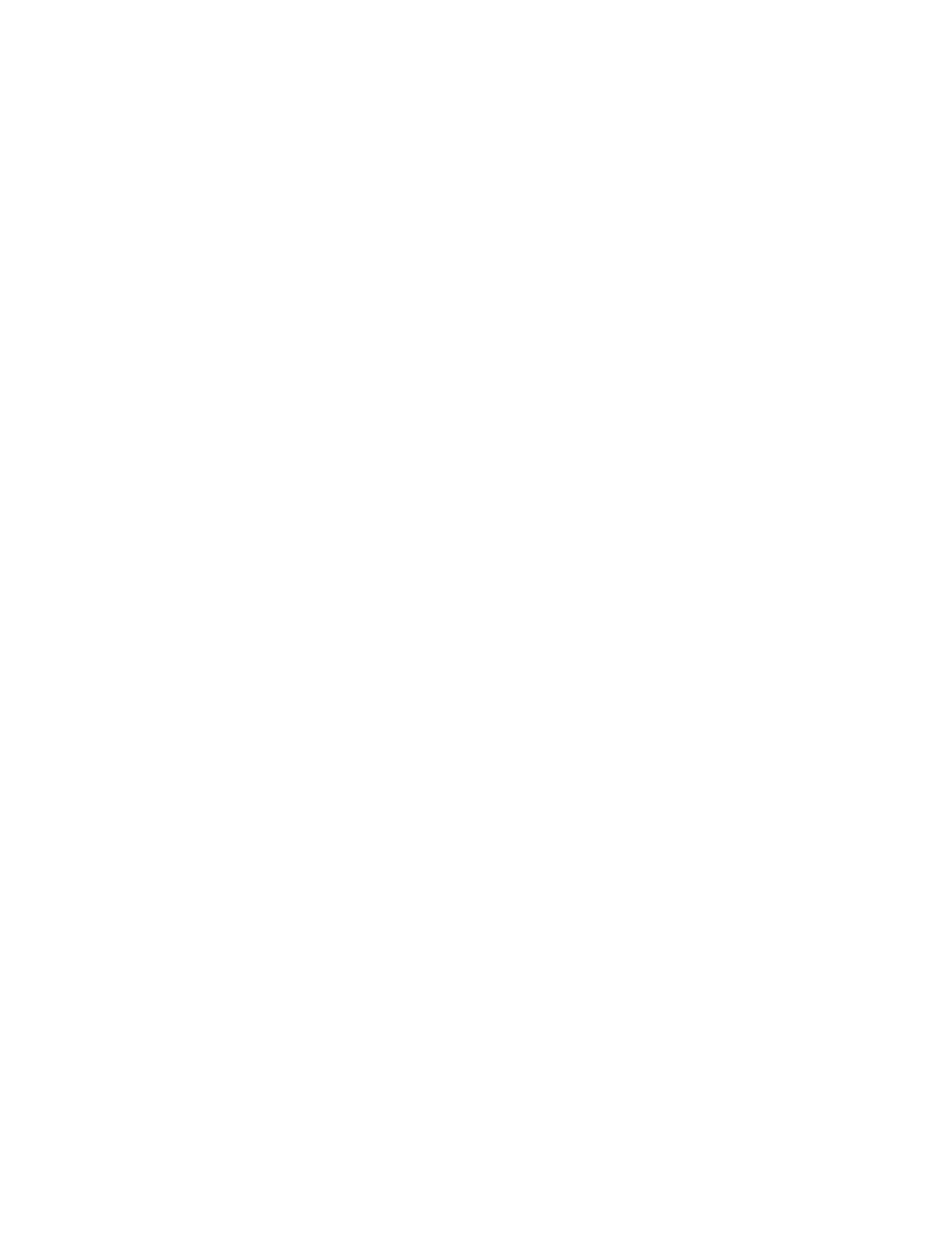# Evening Land Vyds. WITHESS UIT Phkey & Goat<br>Hey Koost ellar Wine Spirits Blandy

subtle great wines have the power to silence a table of tasters and<br>compel us to slow down and take a closer look. Often, these wines<br>are the ones that encourage the most conversation as well: They<br>capture our imagination, Event Controller (Market Blandy's Some people think it's only the big, bold wines that stand out in<br>Some people think it's only the big, bold wines that stand out in<br>panel tastings. That's not how it works out at W&S. We f Tables Creek Silver and the Control of the Case of the Case of the Case of the Case of the Case of the Case of the Case of the Case of the Case of the Case of the Case of the Case of the Case of the Case of the Case of the capture our imagination, excite us, and make us want to share<br>them with others.<br>We devote this section to the wines that brought the most excite-<br>mont to our totings over the lost 12 months, the ones that stood bome people annual to only the sig, sold while that a panel tastings. That's not how it works out at W&S. V subtle great wines have the power to silence a table of compel us to slow down and take a closer look. Often, are Some people think it's only the big, bold wines that stand out in panel tastings. That's not how it works out at W&S. We find even subtle great wines have the power to silence a table of tasters and compel us to slow down and take a closer look. Often, these wines are the ones that encourage the most conversation as well: They them with others.

Migration Corison Bodega <sup>listed</sup><sup>ou</sup><br>Garzón Estate Ament to our ta rosx<sup>ou</sup> We devote this section to the wines that brought the most excitement to our tastings over the last 12 months, the ones that stood out among the 15,000-plus that landed on our tasting tables in NYC and LA. Patrick J. Comiskey and Joshua Greene review the US wines; Greene also covers imported wines along with critics Stephanie Johnson, Patricio Tapia and Tara Q. Thomas. We've listed our respective territories on page 12.

Ridge

Brooks

INE & SPIRITS BUYING 86 WINE & SPIRITS BUYING GUIDE 2019